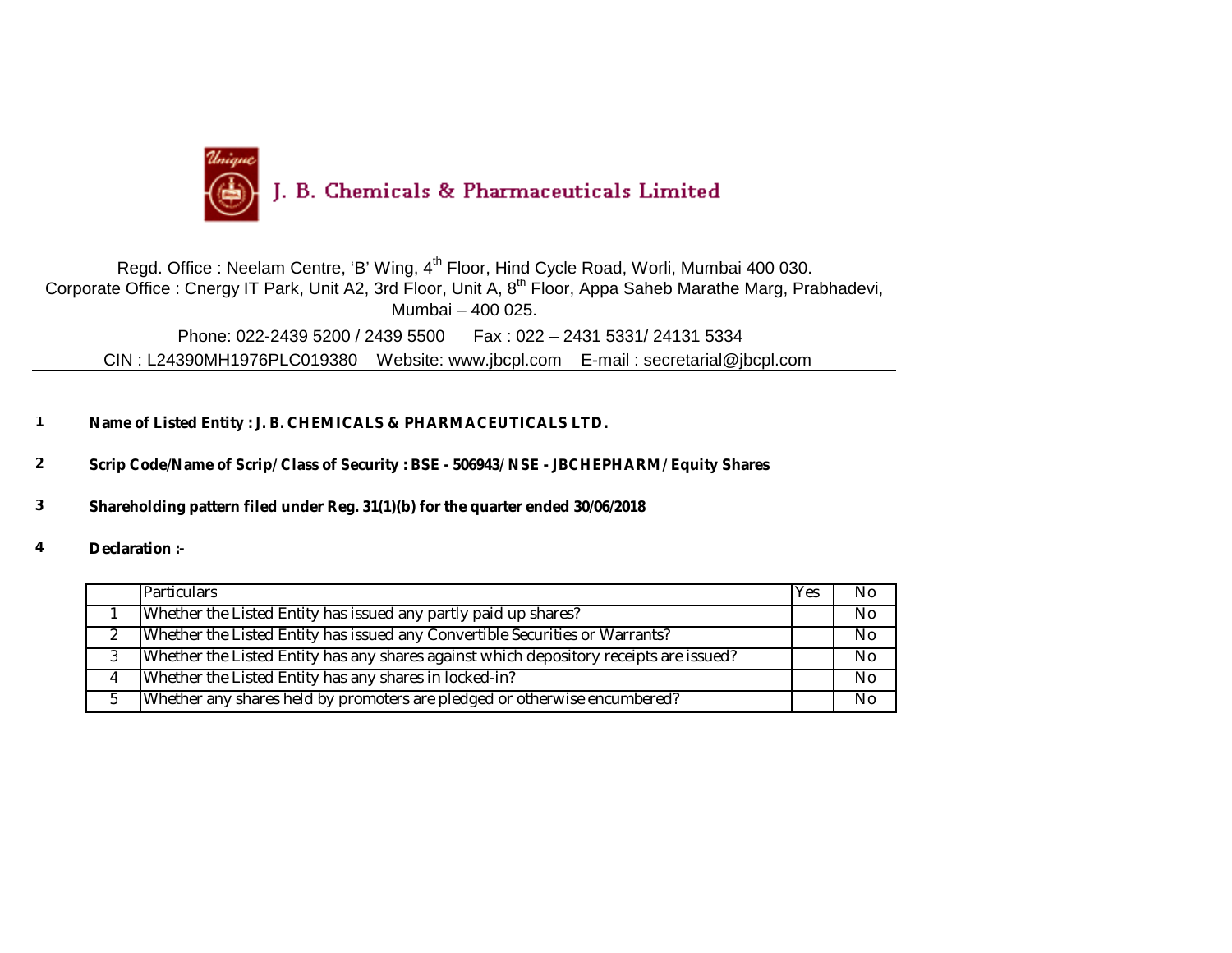## **Table I - Summary Statement holding of specified securities**

| Catego | Category of                    | Nos. of | No. of fully |              | No. of No. of shares | <b>Total Nos.</b> | Shareholding         |              | No of voting Rights held in |          |                 | No of shares      | Shareholding         | Number of |              | Number of shares     |              | <b>Number of</b> |
|--------|--------------------------------|---------|--------------|--------------|----------------------|-------------------|----------------------|--------------|-----------------------------|----------|-----------------|-------------------|----------------------|-----------|--------------|----------------------|--------------|------------------|
|        | shareholder                    | share   | paid up      |              | partly underlying    | shares            | as a % of total      |              | each class of securities    |          |                 | underlying        | as a % assuming      |           | Locked in    | pledged or otherwise |              | equity           |
| (1)    | (II)                           | holders | equity       |              | paid-up Depository   | held              | no. of shares        |              |                             | (XI)     |                 | outstanding       | full conversion      | shares    |              | encumbered           |              | shares held      |
|        |                                | (III)   | shares       | equity       | Receipts             | $(VII =$          | <b>Calculated as</b> |              | No of voting Rights         |          | <b>Total as</b> | convertible       | of convertible       |           | (XII)        | (XIII)               |              | in               |
|        |                                |         | held         | shares       | (VI)                 | $IV+V+VI$         | per SCRR,            | <b>Class</b> | Class<br><b>Total</b>       |          | a % of          | <b>Securities</b> | securities (as a %   | No.       | As a % of    | No.                  | As a % of    | dematerializ     |
|        |                                |         | (IV)         | held         |                      |                   | 1957)                |              |                             |          | $(A+B+$         | (including        | of diluted share     | (a)       | total shares | (a)                  | total shares | ed form          |
|        |                                |         |              | $\mathbf{w}$ |                      |                   | (VIII)               |              |                             |          |                 | warrants)         | capital)             |           | held         |                      | held         | (XIV)            |
|        |                                |         |              |              |                      |                   | As a % of            |              |                             |          |                 | (X)               | $(XI) = (VII) + (X)$ |           | (b)          |                      | (b)          |                  |
|        |                                |         |              |              |                      |                   | $(A+B+C2)$           |              |                             |          |                 |                   | as a % of $A+B+C2$   |           |              |                      |              |                  |
|        | Promoter and Promoter Group    |         | 46641278     |              |                      | 46641278          | 55.81                | 46641278     |                             | 46641278 | 55.81           |                   | 55.81                |           | 0.00         |                      | 0.00         | 46641278         |
|        | Public                         | 32586   | 36928697     |              |                      | 36928697          | 44.19                | 36928697     |                             | 36928697 | 44.19           |                   | 44.19                |           | 0.00         |                      | 0.00         | 35759277         |
|        | Non Promoter - Non Public      |         |              |              |                      |                   | 0.00                 |              |                             |          | 0.00            |                   | 0.00                 |           | 0.00         |                      | 0.00         |                  |
|        | Shares underlying DRs          |         |              |              |                      |                   | 0.00                 |              |                             |          | 0.00            |                   | 0.00                 |           | 0.00         |                      | 0.00         |                  |
|        | Shares held by Employee Trusts |         |              |              |                      |                   | 0.00                 |              |                             |          | 0.00            |                   | 0.00                 |           | 0.00         |                      | 0.001        |                  |
|        | TTotal                         | 32616   | 83569975     |              |                      | 8356997           | 100.00               | 83569975     |                             | 83569975 | 100.00          |                   | 100.00               |           | 0.00         |                      | 0.00         | 82400555         |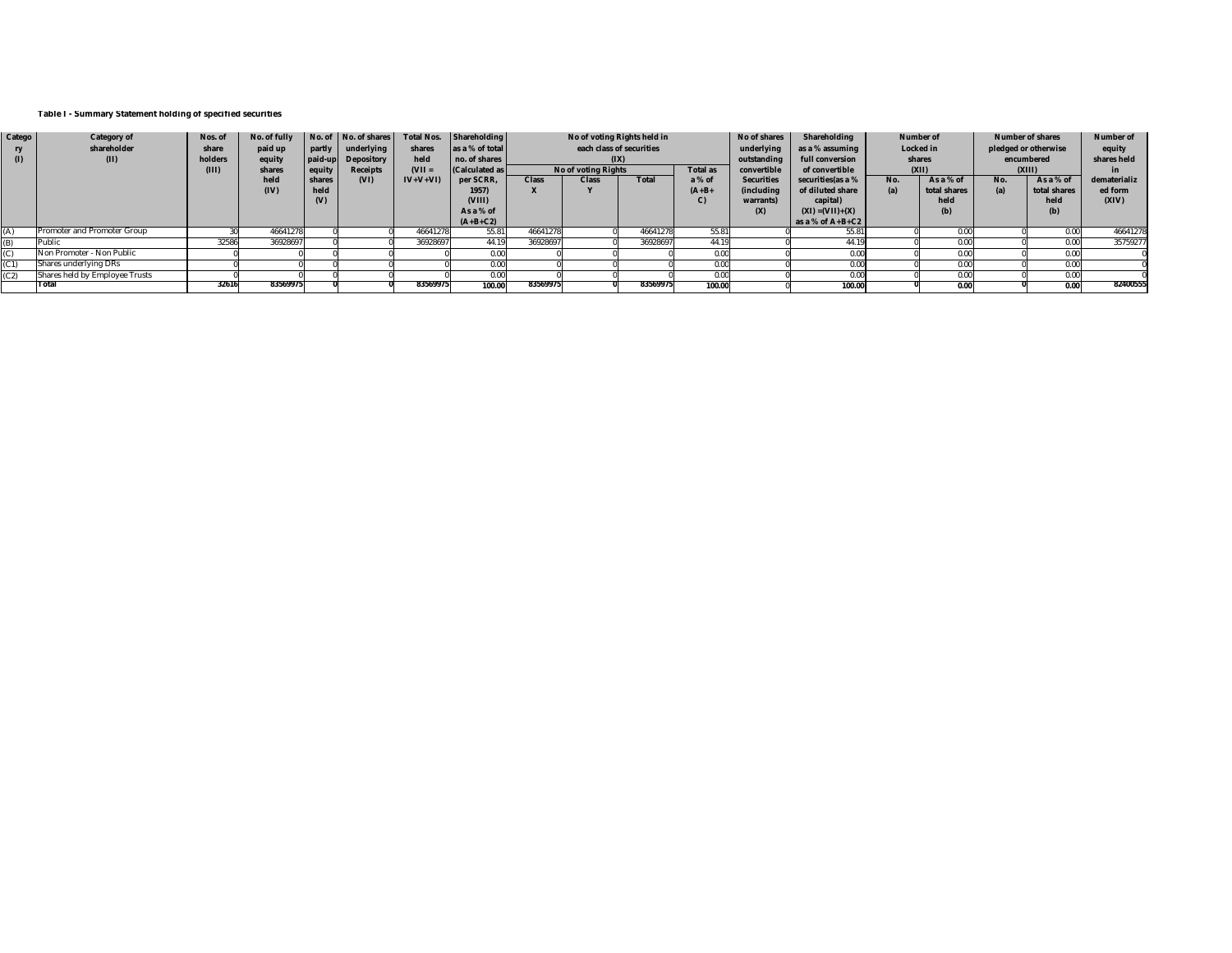## **Table II - Statement showing Shareholding Pattern of the Promoter and Promoter Group**

|     | <b>Category and Name</b><br>of the<br>shareholders                    | <b>PAN</b><br>(II)       | No. of<br>shareh<br>olders     | No. of fully<br>paid up<br>equity shares | Partly<br>paid-up<br>equity | No. of shares<br>underlying<br><b>Depository</b> | <b>Total Nos.</b><br>shares<br>held | Shareholding<br>% calculate<br>as per |                              |              | No of voting Rights held in<br>each class of securities<br>(IX) |                                            | No of shares<br>underlying<br>outstanding           | Shareholding<br>as a % assuming<br>full conversion                                                  | Locked in                                                            | <b>Number of</b><br>shares               |                                  | <b>Number of shares</b><br>pledged or otherwise<br>encumbered | <b>Number of</b><br>equity<br>shares held |  |
|-----|-----------------------------------------------------------------------|--------------------------|--------------------------------|------------------------------------------|-----------------------------|--------------------------------------------------|-------------------------------------|---------------------------------------|------------------------------|--------------|-----------------------------------------------------------------|--------------------------------------------|-----------------------------------------------------|-----------------------------------------------------------------------------------------------------|----------------------------------------------------------------------|------------------------------------------|----------------------------------|---------------------------------------------------------------|-------------------------------------------|--|
|     | (1)                                                                   |                          | (III)                          | held<br>(IV)                             | held<br>(V)                 | <b>Receipts</b>                                  | $(VII =$                            | <b>SCRR 1957</b>                      |                              |              | No of voting Rights                                             | <b>Total as</b>                            | convertible                                         | of convertible                                                                                      |                                                                      | (X I)                                    | (XIII)                           |                                                               | in                                        |  |
|     |                                                                       |                          |                                |                                          |                             | (VI)                                             | $IV+V+VI)$                          | As a % of<br>$(A+B+C2)$<br>(VIII)     | <b>Class</b><br>$\mathbf{x}$ | <b>Class</b> | <b>Total</b>                                                    | a % of<br><b>Total</b><br>voting<br>rights | <b>Securities</b><br>(including<br>warrants)<br>(X) | securities (as a %<br>of diluted share<br>capital) $(XI) =$<br>$(VII)+(X)$<br>as a % of<br>$A+B+C2$ | No.<br>As a % of<br>No.<br>(a)<br>total shares<br>(a)<br>held<br>(b) | As a % of<br>total shares<br>held<br>(b) | dematerializ<br>ed form<br>(XIV) |                                                               |                                           |  |
|     |                                                                       |                          |                                |                                          |                             |                                                  |                                     |                                       |                              |              |                                                                 |                                            |                                                     |                                                                                                     |                                                                      |                                          |                                  |                                                               |                                           |  |
|     | Indian                                                                |                          |                                |                                          |                             |                                                  |                                     |                                       |                              |              |                                                                 |                                            |                                                     |                                                                                                     |                                                                      |                                          |                                  |                                                               |                                           |  |
|     | ndividuals/Hindu Undivided Family<br>YOTINDRA B MODY                  | AACPM9191Q               | 2 <sup>1</sup>                 | 4572805<br>530051                        |                             |                                                  | 4572805                             | 54.7                                  | 4572805                      |              | 4572805<br>530051                                               | 54.72                                      |                                                     | 54.72                                                                                               |                                                                      | 0.00<br>0.00                             |                                  | 0.00<br>0.00                                                  | 45728050                                  |  |
|     |                                                                       | AABPM9043Q               |                                | 517177                                   |                             |                                                  | 530051                              | 6.3                                   | 530051                       |              |                                                                 | 6.34<br>6.19                               |                                                     | 6.34                                                                                                |                                                                      |                                          |                                  |                                                               | 5300518                                   |  |
|     | <b>DINESH BHAGWANLAL MODY</b>                                         |                          |                                |                                          |                             |                                                  | 517177                              | 6.19                                  | 517177                       |              | 517177                                                          |                                            |                                                     | 6.19                                                                                                |                                                                      | 0.00                                     |                                  | 0.00                                                          | 5171773                                   |  |
|     | SHIRISH BHAGWANLAL MODY<br>KUMUD DINESH MODY                          | AACPM9193N<br>AELPM9321F |                                | 4989120<br>4775627                       |                             |                                                  | 498912<br>477562                    | 5.9<br>5.71                           | 498912<br>477562             |              | 498912<br>477562                                                | 5.97<br>5.71                               |                                                     | 5.97<br>5.71                                                                                        |                                                                      | 0.00<br>0.00                             |                                  | 0.00<br>0.00                                                  | 4989120<br>4775627                        |  |
|     | <b>BHARATIS MODY</b>                                                  | AACPM9335Q               |                                | 4897050                                  |                             | $\Omega$                                         | 489705                              | 5.86                                  | 489705                       |              | 4897050                                                         | 5.86                                       |                                                     | 5.86                                                                                                |                                                                      | 0.00                                     |                                  | 0.00                                                          | 4897050                                   |  |
|     | PALLAVI BHARAT MEHTA                                                  | AAHPM4292P               |                                | 5132089                                  |                             |                                                  | 513208                              | 6.14                                  | 513208                       |              | 513208                                                          | 6.14                                       |                                                     | 6.14                                                                                                |                                                                      | 0.00                                     |                                  | 0.00                                                          | 5132089                                   |  |
|     | PRANABH DINESH MODY                                                   | AACPM9192P               |                                | 487452                                   |                             |                                                  | 487452                              | 5.83                                  | 487452                       |              | 487452                                                          | 5.83                                       |                                                     | 5.83                                                                                                |                                                                      | 0.00                                     |                                  | 0.00                                                          | 4874523                                   |  |
|     | P D MODY (P D Mody HUF)                                               | AAAHP4790A               |                                | 6907                                     |                             |                                                  | 6907                                | $0.0^{\circ}$                         | 6907                         |              | 690                                                             | 0.01                                       |                                                     | 0.01                                                                                                |                                                                      | 0.00                                     |                                  | 0.00                                                          | 6907                                      |  |
|     | <b>SEJAL PRANABH MODY</b>                                             | AELPM9318L               |                                | 49336                                    |                             |                                                  | 49336                               | 0.06                                  | 49336                        |              | 49336                                                           | 0.06                                       |                                                     | 0.06                                                                                                |                                                                      | 0.00                                     |                                  | 0.00                                                          | 49336                                     |  |
|     | <b>VIRAV SHIRISH MODY</b>                                             | AELPM9316E               |                                | 491873                                   |                             |                                                  | 491873                              | 5.89                                  | 491873                       |              | 491873                                                          | 5.89                                       |                                                     | 5.89                                                                                                |                                                                      | 0.00                                     |                                  | 0.00                                                          | 4918735                                   |  |
|     | <b>IINALI PRANABH MODY</b>                                            | AOMPM7600Q               |                                | 2961                                     |                             |                                                  | 2961                                | 0.00                                  | 2961                         |              | 296                                                             | $0.00 -$                                   |                                                     | 0.00                                                                                                |                                                                      | 0.00                                     |                                  | 0.00                                                          | 2961                                      |  |
|     | PURVI UDAY ASHER                                                      | ACSPA4127A               |                                | 370017                                   |                             | $\Omega$                                         | 37001                               | 0.44                                  | 37001                        |              | 37001                                                           | 0.44                                       |                                                     | 0.44                                                                                                |                                                                      | 0.00                                     | $\Omega$                         | 0.00                                                          | 370017                                    |  |
|     | JAY BHARAT MEHTA                                                      | AFCPM1890H               |                                | 2425936                                  |                             |                                                  | 2425936                             | 2.90                                  | 2425936                      |              | 2425936                                                         | 2.90                                       |                                                     | 2.90                                                                                                |                                                                      | 0.00                                     |                                  | 0.00                                                          | 2425936                                   |  |
|     | JDAY MADHAVDAS ASHER                                                  | AACPA0541N               |                                | 133207                                   |                             |                                                  | 133207                              | 0.16                                  | 13320                        |              | 13320                                                           | 0.16                                       |                                                     | 0.16                                                                                                |                                                                      | 0.00                                     |                                  | 0.00                                                          | 133207                                    |  |
|     | <b>CANTABEN VINAYCHANDRA GOSALIA</b>                                  | AADPG3565F               |                                | 25620                                    |                             |                                                  | 2562                                | 0.03                                  | 25620                        |              | 2562                                                            | 0.03                                       |                                                     | 0.03                                                                                                |                                                                      | 0.00                                     |                                  | 0.00                                                          | 25620                                     |  |
|     | PRITI RAJEN SHAH                                                      | AABPM9041N               |                                | 9868                                     |                             |                                                  | 9868                                | 0.01                                  | 9868                         |              | 9868                                                            | 0.01                                       |                                                     | 0.01                                                                                                |                                                                      | 0.00                                     |                                  | 0.00                                                          | 9868                                      |  |
|     | <b>BHARAT P MEHTA</b>                                                 | AGVPM5374Q               |                                | 2622046                                  |                             |                                                  | 2622046                             | 3.14                                  | 2622046                      |              | 2622046                                                         | 3.14                                       |                                                     | 3.14                                                                                                |                                                                      | 0.00                                     |                                  | 0.00                                                          | 2622046                                   |  |
|     | VIBHA ANUPAM MEHTA                                                    | ABBPM2726K               |                                | 1500                                     |                             |                                                  | 1500                                | 0.00                                  | 1500                         |              | 1500                                                            | 0.00                                       |                                                     | 0.00                                                                                                |                                                                      | 0.00                                     |                                  | 0.00                                                          | 1500                                      |  |
|     | ANUPAM PRAVINCHANDRA MEHTA                                            | ABXPM9847P               |                                | 1500                                     |                             |                                                  | 1500                                | 0.00                                  | 1500                         |              | 1500                                                            | 0.00                                       |                                                     | 0.00                                                                                                |                                                                      | 0.00                                     |                                  | 0.00                                                          | 1500                                      |  |
|     | RAJNIBEN SHASHIKANT ZAVERI                                            | AAAPZ1829N               |                                | 11337                                    |                             |                                                  | 11337                               | 0.01                                  | 11337                        |              | 11337                                                           | 0.01                                       |                                                     | 0.01                                                                                                |                                                                      | 0.00                                     |                                  | 0.00                                                          | 11337                                     |  |
|     | LA DIPAK PAREKH                                                       | ACIPP9645C               |                                | 8380                                     |                             | $\Omega$                                         | 8380                                | 0.01                                  | 8380                         |              | 8380                                                            | 0.01                                       |                                                     | 0.01                                                                                                |                                                                      | 0.00                                     | $\Omega$                         | 0.00                                                          | 8380                                      |  |
| (b) | Central Government/State Government(s)                                |                          |                                |                                          |                             |                                                  |                                     | 0.00                                  |                              |              |                                                                 | 0.00                                       |                                                     | 0.00                                                                                                |                                                                      | 0.00                                     |                                  | 0.00                                                          | $\mathbf 0$                               |  |
| (c) | inancial Institutions / Banks                                         |                          |                                |                                          |                             |                                                  |                                     | 0.00                                  |                              |              |                                                                 | 0.00                                       |                                                     | 0.00                                                                                                |                                                                      | 0.00                                     |                                  | 0.00                                                          | $\overline{0}$                            |  |
| (d) | Any Other (specify)                                                   |                          |                                | 646711                                   |                             |                                                  | 646711                              | 0.78                                  | 646711                       |              | 646711                                                          | 0.78                                       |                                                     | 0.78                                                                                                |                                                                      | 0.00                                     |                                  | 0.00                                                          | 646711                                    |  |
|     | PALLAVI BHARAT MEHTA (held for Mody AAAFM1472E<br>Trading Co.)        |                          |                                | 52775                                    |                             |                                                  | 52775                               | 0.06                                  | 52775                        |              | 52775                                                           | 0.06                                       |                                                     | 0.06                                                                                                |                                                                      | 0.00                                     |                                  | 0.00                                                          | 52775                                     |  |
|     | JYOTINDRA B MODY(held for Mody Bros.) AAAFM0527C                      |                          |                                | 1887                                     |                             |                                                  | 18871                               | 0.02                                  | 18871                        |              | 1887                                                            | 0.02                                       |                                                     | 0.02                                                                                                |                                                                      | 0.00                                     |                                  | 0.00                                                          | 18871                                     |  |
|     | NIRAV SHIRISH MODY (as a trustee of Priti AACTP1427E<br>Family Trust) |                          |                                | 222010                                   |                             |                                                  | 22201                               | 0.27                                  | 22201                        |              | 222010                                                          | 0.27                                       |                                                     | 0.27                                                                                                |                                                                      | 0.00                                     |                                  | 0.00                                                          | 222010                                    |  |
|     | NIRAV SHIRISH MODY (as a trustee of<br>Deepali Family Trust)          | AABTD7044G               |                                | 222010                                   |                             |                                                  | 222010                              | 0.27                                  | 222010                       |              | 222010                                                          | 0.27                                       |                                                     | 0.27                                                                                                |                                                                      | 0.00                                     |                                  | 0.00                                                          | 222010                                    |  |
|     | NAMPLAS CHEMICALS PVT LTD                                             | AABCN2380A               |                                | 121474                                   |                             |                                                  | 121474                              | 0.15                                  | 121474                       |              | 121474                                                          | 0.15                                       |                                                     | 0.15                                                                                                |                                                                      | 0.00                                     |                                  | 0.00                                                          | 121474                                    |  |
|     | BOXCARE PACKAGINGS PVT. LTD.                                          | AABCB4766C               |                                | 8830                                     |                             |                                                  | 8830                                | 0.01                                  | 8830                         |              | 8830                                                            | 0.01                                       |                                                     | 0.01                                                                                                |                                                                      | 0.00                                     |                                  | 0.00                                                          | 8830                                      |  |
|     | SYNIT DRUGS PVT LTD                                                   | AAACS5938E               |                                | 741                                      |                             | $\Omega$                                         | 741                                 | 0.00                                  | 741                          |              | 741                                                             | 0.00                                       |                                                     | 0.00                                                                                                |                                                                      | 0.00                                     |                                  | 0.00                                                          | 741                                       |  |
|     | Sub Total (A)(1)<br>Foreign                                           |                          | 28                             | 46374761                                 |                             |                                                  | 46374761                            | 55.49                                 | 46374761                     |              | 46374761                                                        | 55.49                                      |                                                     | 55.49                                                                                               |                                                                      | 0.00                                     |                                  | 0.00                                                          | 46374761                                  |  |
| (a) | ndividuals (Non-Resident<br>ndividuals/Foreign Individuals)           |                          |                                | 26651                                    |                             |                                                  | 26651                               | 0.32                                  | 26651                        |              | 26651                                                           | 0.32                                       |                                                     | 0.32                                                                                                |                                                                      | 0.00                                     |                                  | 0.00                                                          | 266517                                    |  |
|     | NITIN DOSHI                                                           | AGXPD6948B               |                                | 261115                                   |                             |                                                  | 26111!                              | 0.31                                  | 26111                        |              | 261115                                                          | 0.31                                       |                                                     | 0.31                                                                                                |                                                                      | 0.00                                     |                                  | 0.00                                                          | 261115                                    |  |
|     | BHARAT K DOSHI                                                        | AHVPD2090B               |                                | 5402                                     |                             |                                                  | 5402                                | 0.01                                  | 5402                         |              | 5402                                                            | 0.01                                       |                                                     | 0.01                                                                                                |                                                                      | 0.00                                     |                                  | 0.00                                                          | 5402                                      |  |
| (b) | Government                                                            |                          |                                |                                          |                             |                                                  |                                     | 0.00                                  |                              |              |                                                                 | 0.00                                       |                                                     | 0.00                                                                                                |                                                                      | 0.00                                     |                                  | 0.00                                                          |                                           |  |
| (c) | nstitutions                                                           |                          |                                |                                          |                             |                                                  |                                     | 0.00                                  |                              |              |                                                                 | 0.00                                       |                                                     | 0.00                                                                                                |                                                                      | 0.00                                     |                                  | 0.00                                                          | $\overline{0}$                            |  |
| (d) | Foreign Portfolio Investor                                            |                          |                                |                                          |                             |                                                  |                                     | 0.00                                  |                              |              |                                                                 | 0.00                                       |                                                     | 0.00                                                                                                |                                                                      | 0.00                                     |                                  | 0.00                                                          | $\mathbf 0$                               |  |
| (e) | Any Other (specify)                                                   |                          |                                |                                          |                             |                                                  |                                     | 0.00                                  |                              |              |                                                                 | 0.00                                       |                                                     | 0.00                                                                                                |                                                                      | 0.00                                     |                                  | 0.00                                                          | $\overline{0}$                            |  |
|     | Sub Total (A)(2)<br><b>Total Shareholding of Promoter and</b>         |                          | $\overline{\phantom{a}}$<br>30 | 266517<br>46641278                       |                             | $\Omega$                                         | 266517<br>46641278                  | 0.32<br>55.81                         | 266517<br>46641278           |              | 266517<br>46641278                                              | 0.32<br>55.81                              |                                                     | 0.32<br>55.81                                                                                       |                                                                      | 0.00<br>0.00                             |                                  | 0.00<br>0.00                                                  | 266517<br>46641278                        |  |
|     | Promoter Group (A)=(A)(1)+(A)(2)                                      |                          |                                |                                          |                             |                                                  |                                     |                                       |                              |              |                                                                 |                                            |                                                     |                                                                                                     |                                                                      |                                          |                                  |                                                               |                                           |  |

**\* 4,95,823 shares held by D. B. Mody HUF, member of promoter group clubbed here due to PAN number being same.**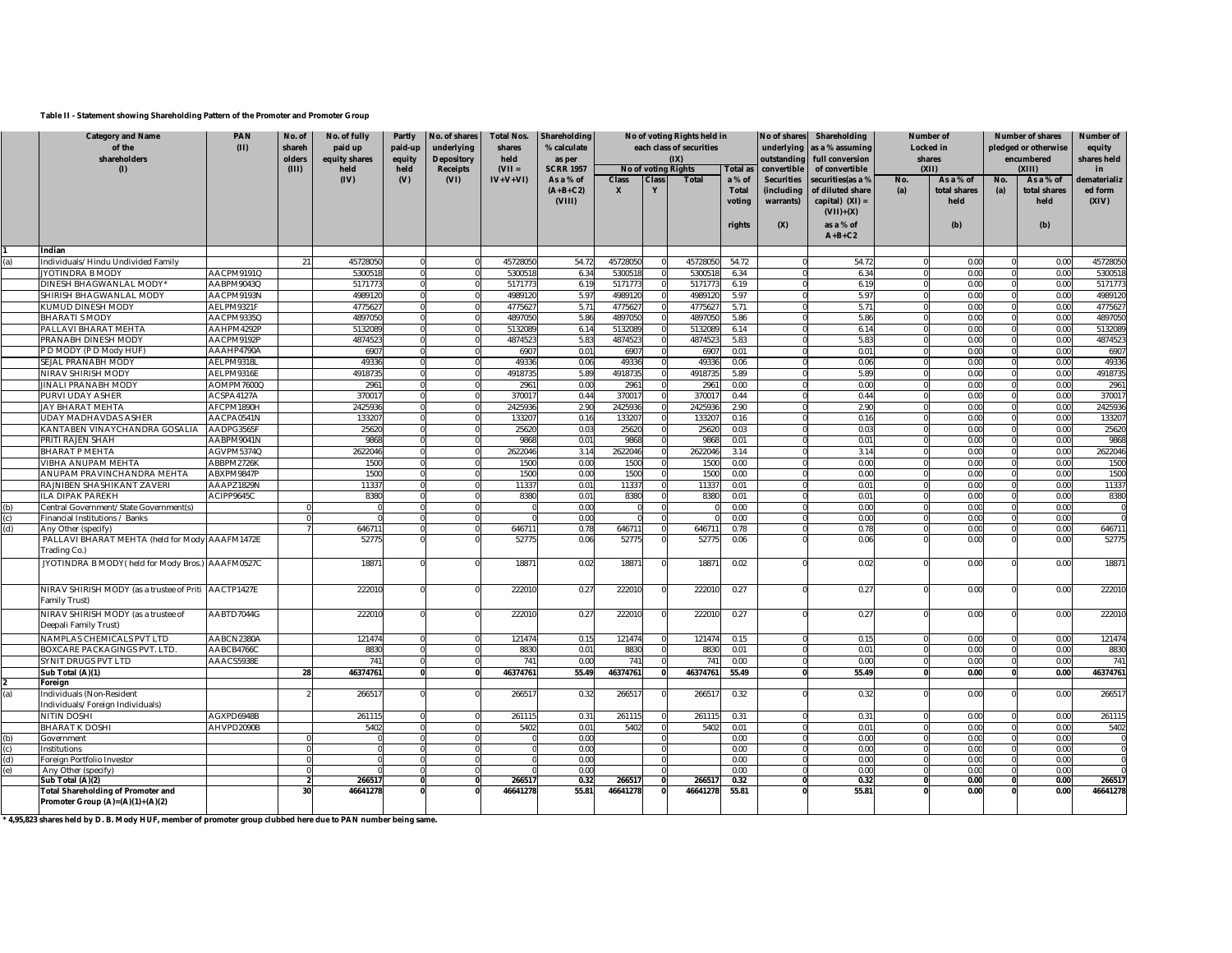## **Table III - Statement showing Shareholding Pattern of the Public shareholder**

|          | <b>Category and Name</b><br>of the<br>shareholders<br>(1)                         |            | No. of<br>shareh<br>olders<br>(III) | No. of fully<br>paid up<br>equity shares<br>held | Partly<br>paid-up<br>equity<br>held | No. of shares<br>underlying<br><b>Depository</b><br>Receipts | <b>Total Nos.</b><br>shares<br>held<br>$(VII =$ | Shareholding<br>% calculate<br>as per<br><b>SCRR 1957</b> |                   |              | No of voting Rights held in<br>each class of securities<br>(IX)<br>No of voting Rights | <b>Total as</b>                           | No of shares<br>underlying<br>outstanding<br>convertible | Shareholding<br>as a % assuming<br>full conversion<br>of convertible       |            | <b>Number of</b><br>Locked in<br>shares<br>(X I) |            | <b>Number of shares</b><br>pledged or otherwise<br>encumbered<br>(XIII) | <b>Number of</b><br>equity<br>shares held<br>in |             |
|----------|-----------------------------------------------------------------------------------|------------|-------------------------------------|--------------------------------------------------|-------------------------------------|--------------------------------------------------------------|-------------------------------------------------|-----------------------------------------------------------|-------------------|--------------|----------------------------------------------------------------------------------------|-------------------------------------------|----------------------------------------------------------|----------------------------------------------------------------------------|------------|--------------------------------------------------|------------|-------------------------------------------------------------------------|-------------------------------------------------|-------------|
|          |                                                                                   |            |                                     | (IV)                                             | $(V)$                               | (VI)                                                         | $IV+V+VI$                                       | As a % of<br>$(A+B+C2)$<br>(VIII)                         | <b>Class</b><br>X | <b>Class</b> | <b>Total</b>                                                                           | a% of<br><b>Total</b><br>voting<br>rights | <b>Securities</b><br>(including<br>warrants)             | securities (as a %<br>of diluted share<br>capital) $(XI) =$<br>$(VII)+(X)$ | No.<br>(a) | As a % of<br>total shares<br>held                | No.<br>(a) | As a % of<br>total shares<br>held                                       | dematerializ<br>ed form<br>(XIV)                |             |
|          |                                                                                   |            |                                     |                                                  |                                     |                                                              |                                                 |                                                           |                   |              |                                                                                        |                                           | (X)                                                      | as a % of<br>$A+B+C2$                                                      |            | (b)                                              |            | (b)                                                                     |                                                 |             |
|          | <b>Institutions</b>                                                               |            |                                     |                                                  |                                     |                                                              |                                                 |                                                           |                   |              |                                                                                        |                                           |                                                          |                                                                            |            |                                                  |            |                                                                         |                                                 |             |
|          | Mutual Funds/UTI                                                                  |            | 12                                  | 802123                                           |                                     |                                                              | 802123                                          | 9.60                                                      | 8021236           |              | 8021236                                                                                | 9.60                                      |                                                          | 9.60                                                                       |            | 0.00                                             |            | 0.00                                                                    | 802018                                          | 1050        |
|          | DSP BLACKROCK SMALL CAP FUND* AAAJD0430B                                          |            |                                     | 3447656                                          |                                     |                                                              | 3447656                                         | 4.13                                                      | 3447656           |              | 3447656                                                                                | 4.13                                      |                                                          | 4.13                                                                       |            | 0.00                                             |            | 0.00                                                                    | 3447656                                         |             |
|          | FRANKLIN INDIA SMALLER<br>COMPANIES FUND                                          | AAATT4931H |                                     | 298149                                           |                                     |                                                              | 2981497                                         | 3.57                                                      | 2981497           |              | 2981497                                                                                | 3.57                                      |                                                          | 3.57                                                                       |            | 0.00                                             |            | 0.00                                                                    | 2981497                                         |             |
|          | ICICI PRUDENTIAL DYNAMIC PLAN                                                     | AAAA10038F |                                     | 143725                                           |                                     |                                                              | 143725                                          | 1.72                                                      | 143725            |              | 143725                                                                                 | 1.72                                      |                                                          | 1.72                                                                       |            | 0.00                                             |            | 0.00                                                                    | 143725                                          |             |
| (b)      | Venture Capital Funds                                                             |            |                                     |                                                  |                                     |                                                              |                                                 | 0.00                                                      |                   |              |                                                                                        | 0.00                                      |                                                          | 0.00                                                                       |            | 0.00                                             |            | 0.00                                                                    |                                                 |             |
| (c)      | Alternate Investment Funds                                                        |            |                                     | 1948580                                          |                                     |                                                              | 194858                                          | 2.33                                                      | 1948580           |              | 1948580                                                                                | 2.33                                      |                                                          | 2.33                                                                       |            | 0.00                                             |            | 0.00                                                                    | 1948580                                         |             |
|          | DSP BLACKROCK AIF PHARMA FUND AACTD4888R                                          |            |                                     | 134578                                           |                                     |                                                              | 134578                                          | 1.61                                                      | 1345785           |              | 1345785                                                                                | 1.61                                      |                                                          | 1.61                                                                       |            | 0.00                                             |            | 0.00                                                                    | 134578                                          |             |
| (d)      | Foreign Venture Capital Investors                                                 |            |                                     |                                                  |                                     |                                                              |                                                 | 0.00                                                      |                   |              |                                                                                        | 0.00                                      |                                                          | 0.00                                                                       |            | 0.00                                             |            | 0.00                                                                    |                                                 |             |
| (e)      | Foreign Portfolio Investors                                                       |            | 50                                  | 3970280                                          |                                     |                                                              | 397028                                          | 4.75                                                      | 3970280           |              | 3970280                                                                                | 4.75                                      |                                                          | 4.75                                                                       |            | 0.00                                             |            | 0.00                                                                    | 3970280                                         |             |
|          | CREDIT SUISSE (SINGAPORE) LIMITED AACCC7328N                                      |            |                                     | 882912                                           |                                     |                                                              | 88291                                           | 1.06                                                      | 882912            |              | 882912                                                                                 | 1.06                                      |                                                          | 1.06                                                                       |            | 0.00                                             |            | 0.00                                                                    | 882912                                          |             |
| (f)      | Financial Institutions / Banks                                                    |            |                                     | 52188                                            |                                     |                                                              | 52188                                           | 0.06                                                      | 52188             |              | 52188                                                                                  | 0.06                                      |                                                          | 0.06                                                                       |            | 0.00                                             |            | 0.00                                                                    | 50188                                           | 2000        |
| (g)      | <b>Insurance Companies</b>                                                        |            |                                     | 105238                                           |                                     |                                                              | 105238                                          | 1.26                                                      | 1052388           |              | 1052388                                                                                | 1.26                                      |                                                          | 1.26                                                                       |            | 0.00                                             |            | 0.00                                                                    | 104938                                          | 3000        |
| (h)      | Provident Funds / Pension Funds                                                   |            |                                     |                                                  |                                     |                                                              |                                                 | 0.00                                                      |                   |              |                                                                                        | 0.00                                      |                                                          | 0.00                                                                       |            | 0.00                                             |            | 0.00                                                                    |                                                 | $\mathbf 0$ |
|          | Any Other (specify)                                                               |            |                                     |                                                  |                                     |                                                              |                                                 | 0.00                                                      |                   |              |                                                                                        |                                           |                                                          |                                                                            |            |                                                  |            |                                                                         |                                                 | $\mathbf 0$ |
|          | Sub Total (B)(1)                                                                  |            | 76                                  | 15044672                                         |                                     |                                                              | 15044672                                        | 18.00                                                     | 15044672          |              | 15044672                                                                               | 18.00                                     |                                                          | 18.00                                                                      |            | 0.00                                             |            | 0.00                                                                    | 15038622                                        | 6050        |
| (2)      | Central Government/State<br>Government(s)/ President of India                     |            |                                     |                                                  |                                     |                                                              |                                                 | 0.00                                                      |                   |              |                                                                                        | 0.00                                      |                                                          |                                                                            |            | 0.00                                             |            | 0.00                                                                    |                                                 |             |
|          | Sub Total (B)(2)                                                                  |            |                                     |                                                  |                                     |                                                              |                                                 | 0.00                                                      | <sub>0</sub>      |              | n                                                                                      | 0.00                                      |                                                          |                                                                            |            | 0.00                                             |            | 0.00                                                                    |                                                 |             |
|          | <b>Non-institutions</b>                                                           |            |                                     |                                                  |                                     |                                                              |                                                 |                                                           |                   |              |                                                                                        |                                           |                                                          |                                                                            |            |                                                  |            |                                                                         |                                                 |             |
| ʻa)      | ndividuals                                                                        |            |                                     |                                                  |                                     |                                                              |                                                 |                                                           |                   |              |                                                                                        |                                           |                                                          |                                                                            |            |                                                  |            |                                                                         |                                                 |             |
| $(a-i)$  | Individual shareholders holding nominal<br>share capital up to Rs 2 Lakhs         |            | 31296                               | 1636780                                          |                                     |                                                              | 16367805                                        | 19.59                                                     | 16367805          |              | 16367805                                                                               | 19.59                                     |                                                          | 19.59                                                                      |            | 0.00                                             |            | 0.00                                                                    | 15225331                                        | 1142474     |
| $(a-ii)$ | Individual shareholders holding nominal<br>share capital in excess of Rs. 2 Lakhs |            |                                     | 827486                                           |                                     |                                                              | 827486                                          | 0.99                                                      | 827486            |              | 827486                                                                                 | 0.99                                      |                                                          | 0.99                                                                       |            | 0.00                                             |            | 0.00                                                                    | 827486                                          | $\Omega$    |
| (b)      | NBFCs registered with RBI                                                         |            |                                     | 21441                                            | $\Omega$                            |                                                              | 21441                                           | 0.03                                                      | 21441             | $\Omega$     | 21441                                                                                  | 0.03                                      |                                                          | 0.03                                                                       | $\Omega$   | 0.00                                             |            | 0.00                                                                    | 21441                                           |             |
| (c)      | <b>Employee Trusts</b>                                                            |            |                                     |                                                  |                                     |                                                              |                                                 | 0.00                                                      |                   |              |                                                                                        | 0.00                                      |                                                          | 0.00                                                                       |            | 0.00                                             |            | 0.00                                                                    |                                                 |             |
| (d)      | Overseas Depositories (holding<br>DRs)(balancing figure)                          |            |                                     |                                                  |                                     |                                                              |                                                 | 0.00                                                      |                   |              |                                                                                        | 0.00                                      |                                                          | 0.00                                                                       |            | 0.00                                             |            | 0.00                                                                    |                                                 |             |
| (e)      | Any Other (specify)                                                               |            |                                     |                                                  |                                     |                                                              |                                                 |                                                           |                   |              |                                                                                        |                                           |                                                          |                                                                            |            |                                                  |            |                                                                         |                                                 |             |
| (i)      | NRI                                                                               |            | 736                                 | 1539691                                          |                                     |                                                              | 1539691                                         | 1.84                                                      | 1539691           |              | 1539691                                                                                | 1.84                                      |                                                          | 1.84                                                                       |            | 0.00                                             |            | 0.00                                                                    | 1533491                                         | 6200        |
| (ii)     | Trusts                                                                            |            |                                     | 550                                              |                                     |                                                              | 550                                             | 0.00                                                      | 550               |              | 550                                                                                    | 0.00                                      |                                                          | 0.00                                                                       |            | 0.00                                             |            | 0.00                                                                    | 550                                             |             |
| (iii)    | Foreign National                                                                  |            |                                     | 200                                              |                                     |                                                              | <b>200</b>                                      | 0.00                                                      | 200               |              | 200                                                                                    | 0.00                                      |                                                          | 0.00                                                                       |            | 0.00                                             |            | 0.00                                                                    | 200                                             |             |
| (iv)     | Clearing Member                                                                   |            | 44                                  | 44769                                            |                                     |                                                              | 44769                                           | 0.05                                                      | 44769             |              | 44769                                                                                  | 0.05                                      |                                                          | 0.05                                                                       |            | 0.00                                             |            | 0.00                                                                    | 44769                                           | $\Omega$    |
| (v)      | <b>Bodies Corporate</b>                                                           |            | 422                                 | 294462                                           |                                     |                                                              | 294462                                          | 3.52                                                      | 2944621           |              | 294462                                                                                 | 3.52                                      |                                                          | 3.52                                                                       | C          | 0.00                                             |            | 0.00                                                                    | 2929925                                         | 14696       |
|          | <b>ICICI LOMBARD GENERAL</b><br>INSURANCE COMPANY LTD                             | AAACI7904G |                                     | 2000000                                          |                                     |                                                              | 2000000                                         | 2.39                                                      | 2000000           |              | 2000000                                                                                | 2.39                                      |                                                          | 2.39                                                                       |            | 0.00                                             |            | 0.00                                                                    | 2000000                                         |             |
| (vi)     | Any Other (specify)                                                               |            |                                     |                                                  |                                     |                                                              |                                                 |                                                           |                   |              |                                                                                        |                                           |                                                          |                                                                            |            |                                                  |            |                                                                         |                                                 |             |
|          | Investor Education & Protection Fund<br>Auhtority                                 |            |                                     | 137462                                           |                                     |                                                              | 137462                                          | 0.16                                                      | 137462            |              | 137462                                                                                 | 0.16                                      |                                                          | 0.16                                                                       |            | 0.00                                             |            | 0.00                                                                    | 137462                                          |             |
|          | Sub Total (B)(3)                                                                  |            | 32510                               | 21884025                                         |                                     |                                                              | 21884025                                        | 26.19                                                     | 21884025          |              | 21884025                                                                               | 26.19                                     |                                                          | 26.19                                                                      |            | 0.00                                             |            | 0.00                                                                    | 20720655                                        | 1163370     |
|          | <b>Total Public Shareholding</b>                                                  |            | 32586                               | 36928697                                         |                                     |                                                              | 36928697                                        | 44.19                                                     | 36928697          |              | 36928697                                                                               | 44.19                                     |                                                          | 44.19                                                                      |            | 0.00                                             |            | 0.00                                                                    | 35759277                                        | 1169420     |
|          | $(B)=(B)(1)+(B)(2)+(B)(3)$                                                        |            |                                     |                                                  |                                     |                                                              |                                                 |                                                           |                   |              |                                                                                        |                                           |                                                          |                                                                            |            |                                                  |            |                                                                         |                                                 |             |

**\* 1,158,223 shares held by DSP BLACKROCK TAX SAVER FUND clubbed here due to PAN number being same.**